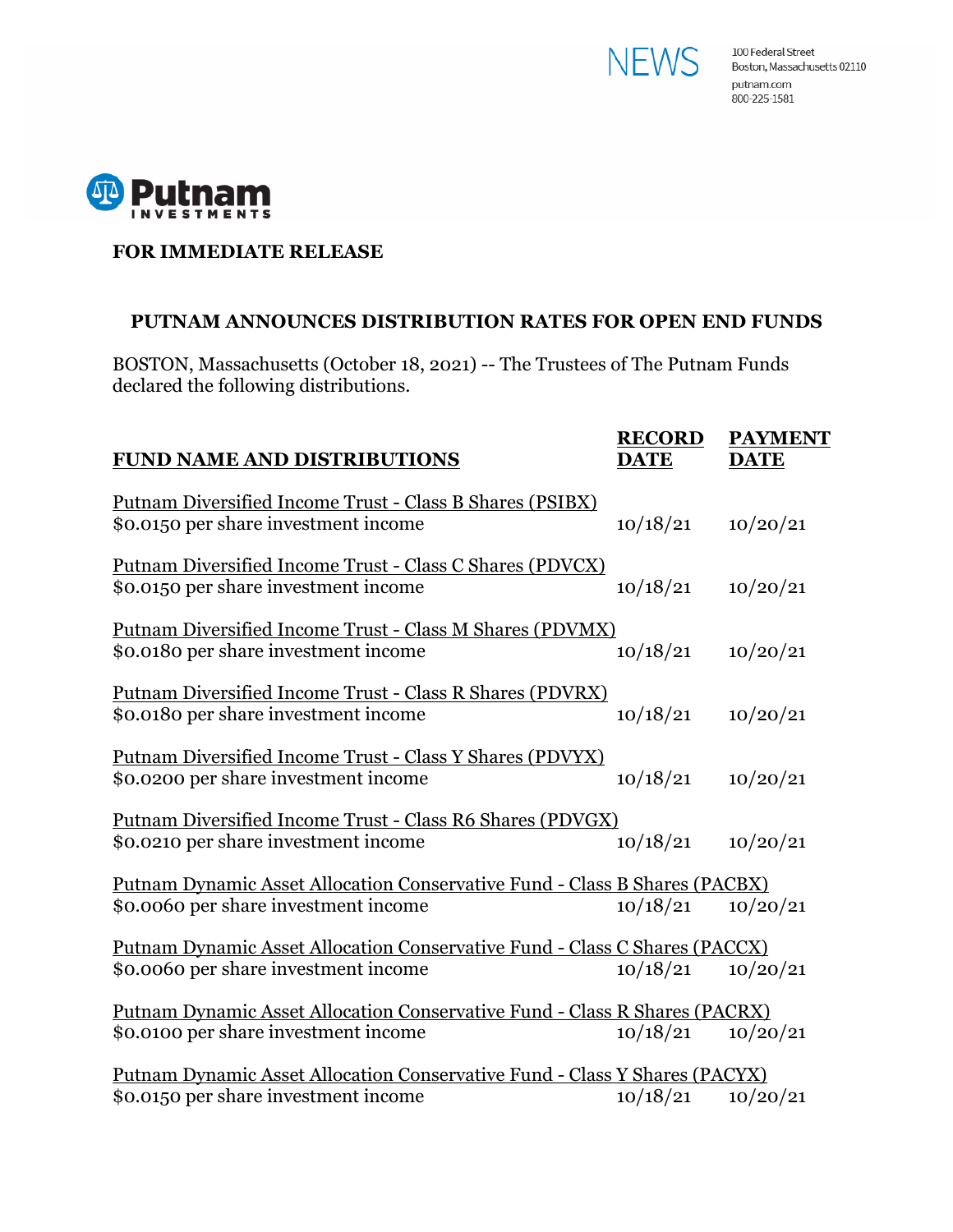

| Putnam Dynamic Asset Allocation Conservative Fund - Class R5 Shares (PACDX) |          |          |  |  |
|-----------------------------------------------------------------------------|----------|----------|--|--|
| \$0.0160 per share investment income                                        | 10/18/21 | 10/20/21 |  |  |
| Putnam Dynamic Asset Allocation Conservative Fund - Class R6 Shares (PCCEX) |          |          |  |  |
| \$0.0160 per share investment income                                        | 10/18/21 | 10/20/21 |  |  |
| <u> Putnam Fixed Income Absolute Return Fund – Class B Shares (PTRBX)</u>   |          |          |  |  |
| \$0.0230 per share investment income                                        | 10/18/21 | 10/20/21 |  |  |
| <u> Putnam Fixed Income Absolute Return Fund – Class C Shares (PTRGX)</u>   |          |          |  |  |
| \$0.0190 per share investment income                                        | 10/18/21 | 10/20/21 |  |  |
| <u> Putnam Fixed Income Absolute Return Fund – Class R Shares (PTRKX)</u>   |          |          |  |  |
| \$0.0230 per share investment income                                        | 10/18/21 | 10/20/21 |  |  |
| <u> Putnam Fixed Income Absolute Return Fund – Class Y Shares (PYTRX)</u>   |          |          |  |  |
| \$0.0270 per share investment income                                        | 10/18/21 | 10/20/21 |  |  |
| <u> Putnam Fixed Income Absolute Return Fund - Class R6 Shares (PTREX)</u>  |          |          |  |  |
| \$0.0270 per share investment income                                        | 10/18/21 | 10/20/21 |  |  |
| <u> Putnam Mortgage Opportunities Fund - Class C Shares (PMOZX)</u>         |          |          |  |  |
| \$0.0190 per share investment income                                        | 10/18/21 | 10/20/21 |  |  |
| Putnam Mortgage Opportunities Fund - Class Y Shares (PMOYX)                 |          |          |  |  |
| \$0.0350 per share investment income                                        | 10/18/21 | 10/20/21 |  |  |
| <u> Putnam Mortgage Opportunities Fund - Class R6 Shares (PMOLX)</u>        |          |          |  |  |
| \$0.0350 per share investment income                                        | 10/18/21 | 10/20/21 |  |  |
| Putnam Mortgage Opportunities Fund - Class I Shares (PMOTX)                 |          |          |  |  |
| \$0.0350 per share investment income                                        | 10/18/21 | 10/20/21 |  |  |
| <u> Putnam Mortgage Securities Fund - Class B Shares (PGSBX)</u>            |          |          |  |  |
| \$0.0340 per share investment income                                        | 10/18/21 | 10/20/21 |  |  |
| <u> Putnam Mortgage Securities Fund - Class C Shares (PGVCX)</u>            |          |          |  |  |
| \$0.0340 per share investment income                                        | 10/18/21 | 10/20/21 |  |  |
| <u> Putnam Mortgage Securities Fund - Class R Shares (PGVRX)</u>            |          |          |  |  |
| \$0.0380 per share investment income                                        | 10/18/21 | 10/20/21 |  |  |